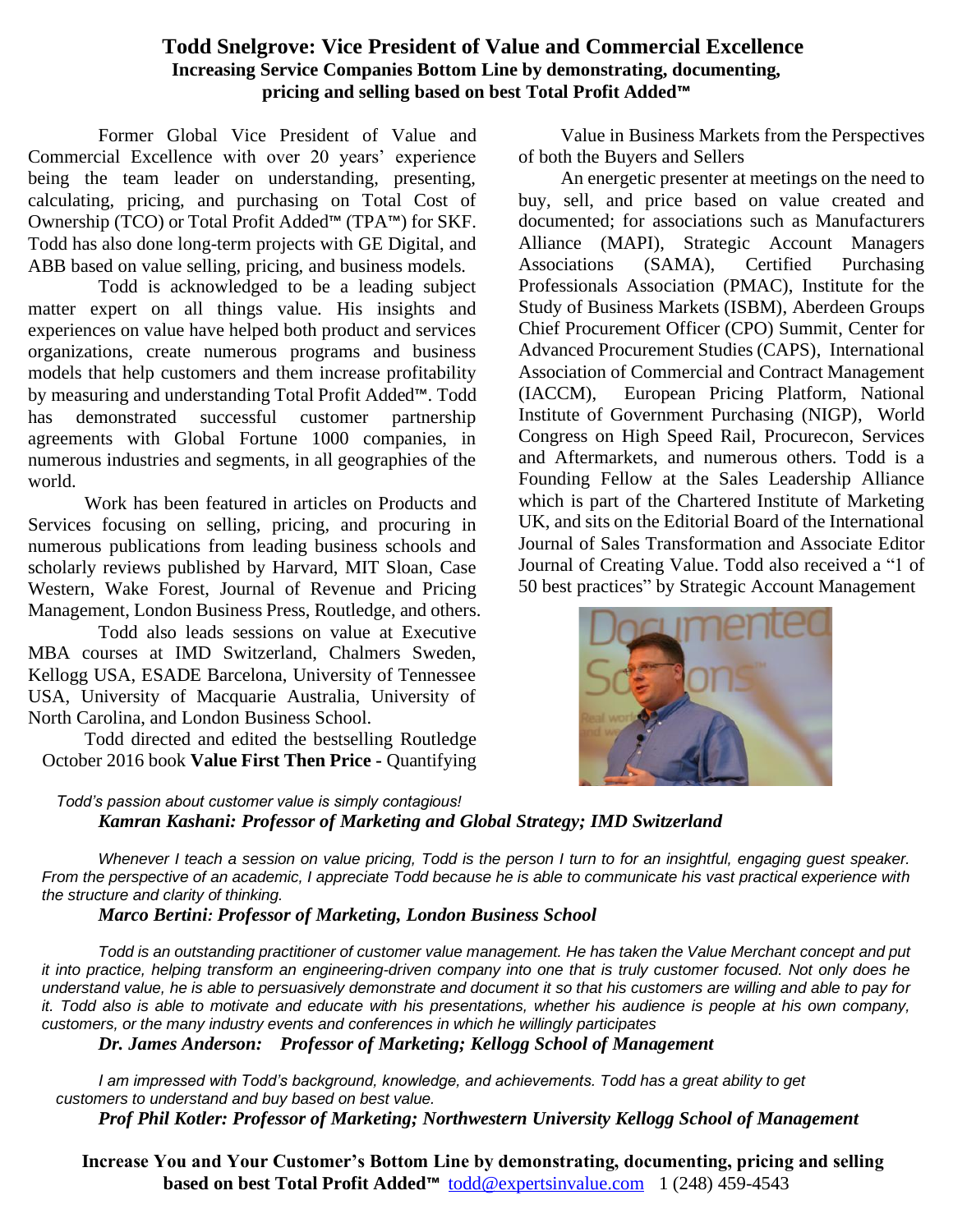### **Lowest Price Does Not Equal Lowest Cost.**

In cases where procurement has no evidence of Lowest Total Cost of Ownership (TCO) they have no choice but to focus on the one measurable differentiator … Lowest Unit Price.

*In today's global business environment, customers perceive more and more products as commodities. Therefore, it is vital for a company to be able to prove why its products and services are able to deliver REAL VALUE. One of the most important tasks we have today throughout the SKF Group is to create, deliver and document the value that our products and solutions bring to our customers. I highly recommend this book (Value Merchants) to any company in any industry that produces the best products and needs to find a way to show the value they deliver.*

> Tom Johnstone Former President and CEO, SKF Group Chairman of the Board Husqvarna AB

*I didn't get a chance to speak with you at the conference last week but I wanted to drop you a quick email just to thank you for your very informative presentation. To me this was the most valuable part of the whole meeting, presenting a value proposition that answers a customer's question "why should I buy from you" is probably the most powerful statement you can make.*

Business Development Manager

*I have always found Todd an absolute pleasure to deal with. His knowledge of the profession and trends surpasses my expectations every time I have the opportunity to meet with him. He has a strong commitment to the profession and I believe a genuine desire to share information. Todd very kindly agreed to present a case study to the Sales Leadership Alliance, a group of senior sales directors/managers and all of the feedback was extremely positive. Todd was found to be engaging, informative, entertaining and most of all, of significant value to the audience to whom he was delivering. I had only asked Todd to speak for 90 minutes but, I believe that he could have spoke for the entire afternoon and the audience would have still liked to have heard more. I would certainly ask Todd to speak again, safe in the knowledge that he will deliver pure quality!*

> Dianne Kilkenny Operations Manager Sales Leadership Alliance The Chartered Institute of Marketing

*Todd has nailed it. In his hands the TCO concept is very well described for everyone to appreciate and understand. And what is even better is that Todd is not academic, but a proven professional who actually walk the talk through his work. I would like to give my best recommendations for everyone that needs a brush-up or new angle into TCO.*

> Keld Jensen Adjunct Professor Copenhagen School of Business and Arizona State and Forbes Contributor

*I loved your talk. More companies need to use Vested Thinking and Total Cost approaches (it's the only way to communicate fairly in my opinion and more people need to hear companies like yours teaching how to think differently).*

> Kate Vitasek Faculty, Center for Executive Education, University of Tennessee Author: Vested Outsourcing

**Increase You and Your Customer's Bottom Line by demonstrating, documenting, pricing and selling based on best Total Profit Added™ [Todd@expertsinvalue.com](mailto:Todd@expertsinvalue.com) 1 (248) 459-4543**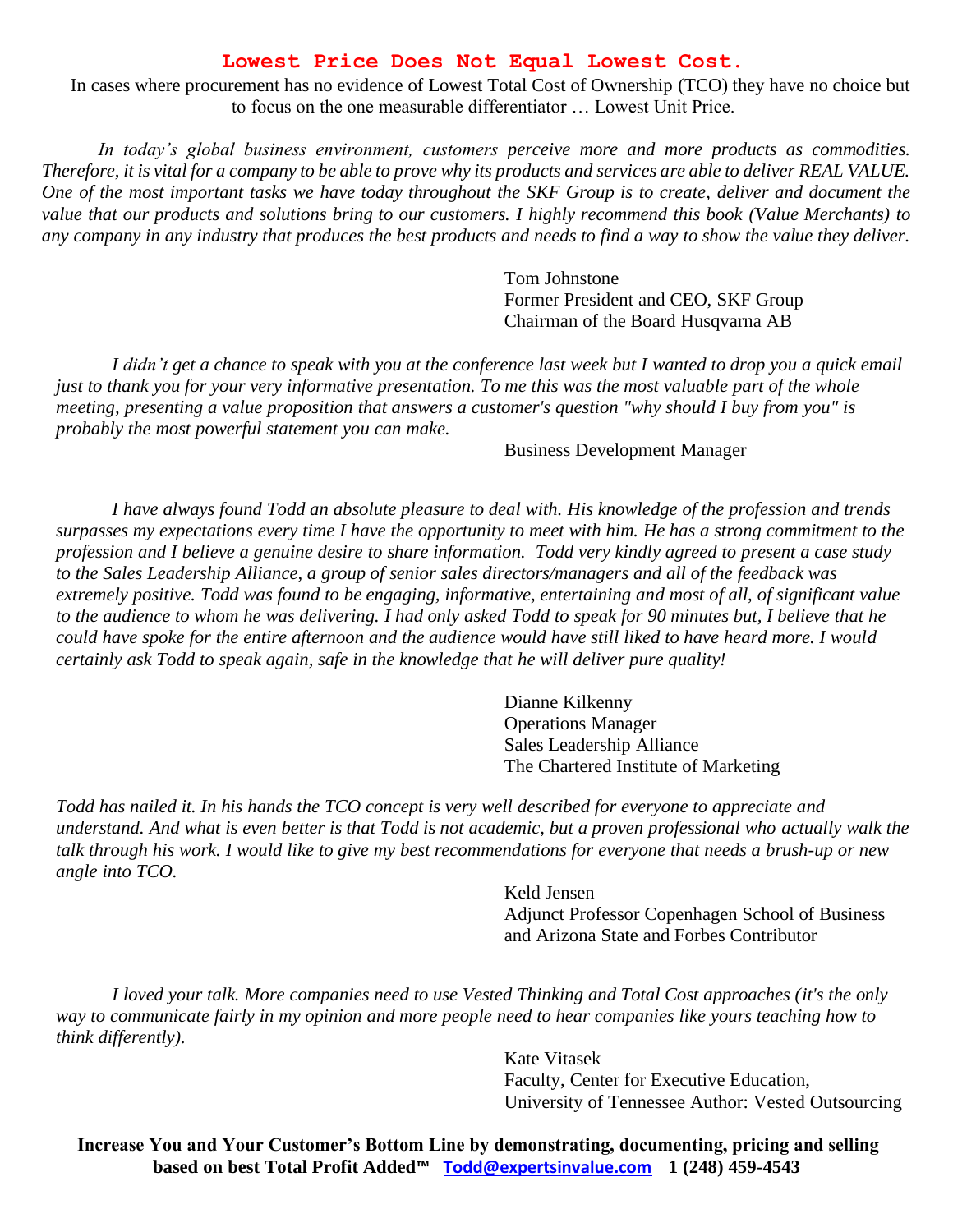### **Lowest Price Does Not Equal Lowest Cost.**

In cases where procurement has no evidence of Lowest Total Cost of Ownership (TCO) they have no choice but to focus on the one measurable differentiator … Lowest Unit Price

#### **One of the best compliments was from a CNBC reporter that thought the value message was amazing: SKF Business press Day 2009**

*Todd visited us at the AESSEAL North American sales conference to give his perspective on and insight into creating, delivering, documenting, communicating and presenting value in an industrial environment. We all found his presentation and presence stimulating, relevant, insightful and, frankly, inspirational. He gave us many things we need to build on and think deeply about. I recommend unreservedly working with Todd if you are an industrial business that delivers great value and service to your customers and you want to continually improve how you capture this and get rewarded for it.*

> Richard Pickles Chief Executive Officer AESSEALS International

*We have been able to get price premiums for our offerings because we have been able to persuasively demonstrate and document it (value).*

> Dr. James Anderson Co- Author; Value Merchants, Kellogg School of Management

*Todd is simply the best on explaining and energizing the audience about the concept of Total Cost of Ownership. He has the knowledge and credibility to make executives realize that they should use it and implement it in their companies.*

> Dr. Carlos Cordon LEGO Professor of Supply Chain Management IMD Switzerland

 *Todd is an outstanding, knowledgeable, and dynamic executive. His work is at the forefront of understanding, quantifying, and communicating customer value, perhaps one of the most critical issues in business today. Todd is also an expert public speaker, and I recommend him without hesitation…. Thanks again for such a great job last week at the Executive Summit. Several attendees told me your session was the highlight of the event, and a couple even said that your session more than paid for their travel and registration*.

> Cam Mackey VP Membership & Marketing MAPI

*Recently Todd worked with the global consulting firm Gordian Business Inc and the business school at Macquarie University (MGSM), Sydney, to deliver one of the best business seminars in years. Todd's message to the gathered executives was insightful and thought provoking. We are looking forward to further sessions with Todd in Australia.*

> Stephen Kozicki Managing Partner and Faculty Macquarie Business School Gordian Business Consulting

 **Increase You and Your Customer's Bottom Line by demonstrating, documenting, pricing and selling based on best Total Profit Added™** [Todd@expertsinvalue.com](mailto:Todd@expertsinvalue.com) **1 (248) 459-4543**